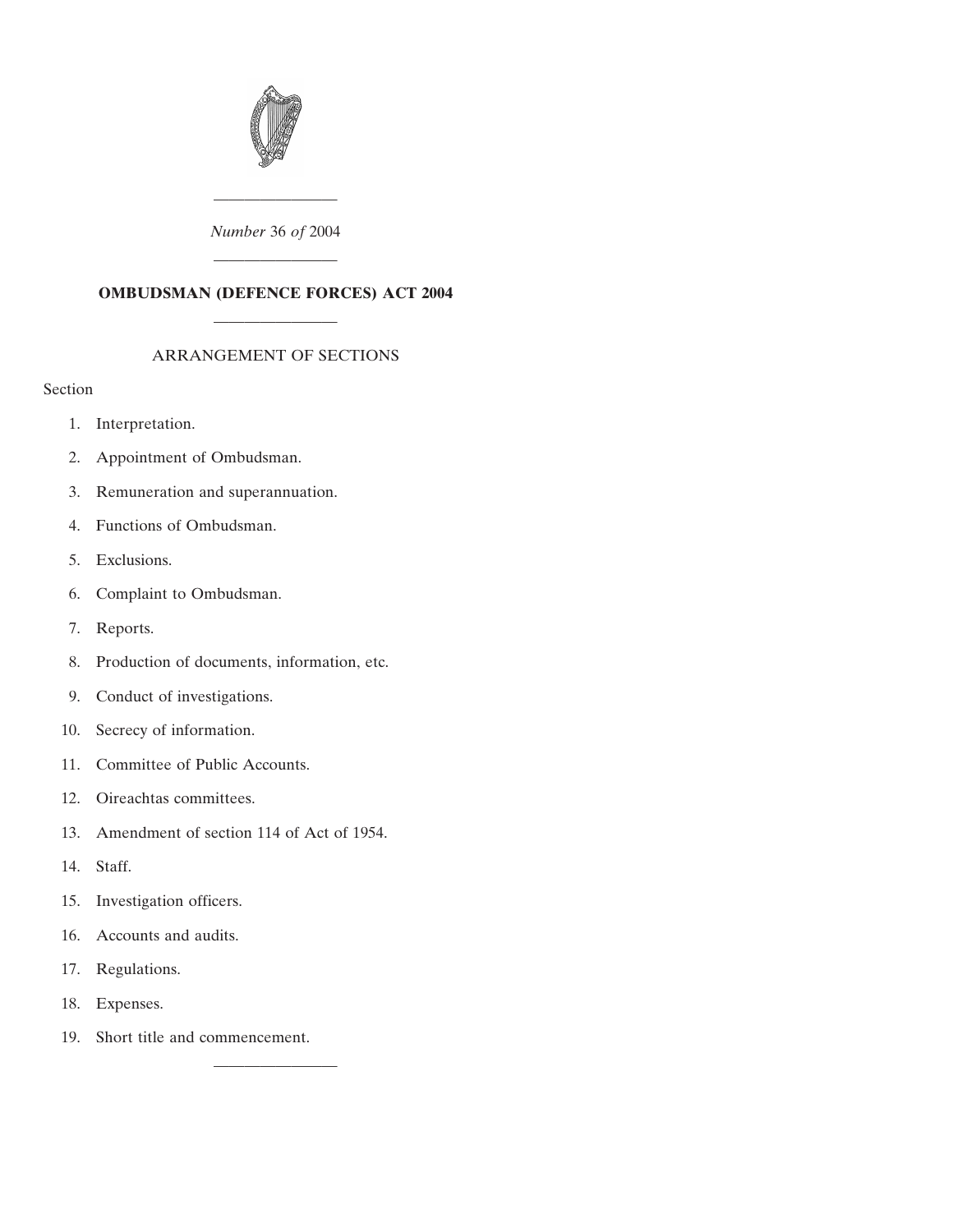# [*No.* **36**.] *Ombudsman (Defence Forces) Act* [2004.] 2004 Acts Referred to

| Civil Service Commissioners Act 1956                                 | 1956, No. 45 |
|----------------------------------------------------------------------|--------------|
| Civil Service Regulation Act 1956                                    | 1956, No. 46 |
| Civil Service Regulations Acts 1956 to 1996                          |              |
| Comptroller and Auditor General (Amendment) Act 1993                 | 1993, No. 8  |
| Defence Act 1954                                                     | 1954, No. 18 |
| Defence (Amendment) Act 1990                                         | 1990, No. 6  |
| Defence (Amendment) (No. 2) Act 1960                                 | 1960, No. 44 |
| European Parliament Elections Act 1997                               | 1997, No. 2  |
| Official Secrets Act 1963                                            | 1963, No. 1  |
| Ombudsman Act 1980                                                   | 1980, No. 26 |
| Public Service Superannuation (Miscellaneous Provisions)<br>Act 2004 | 2004, No. 7  |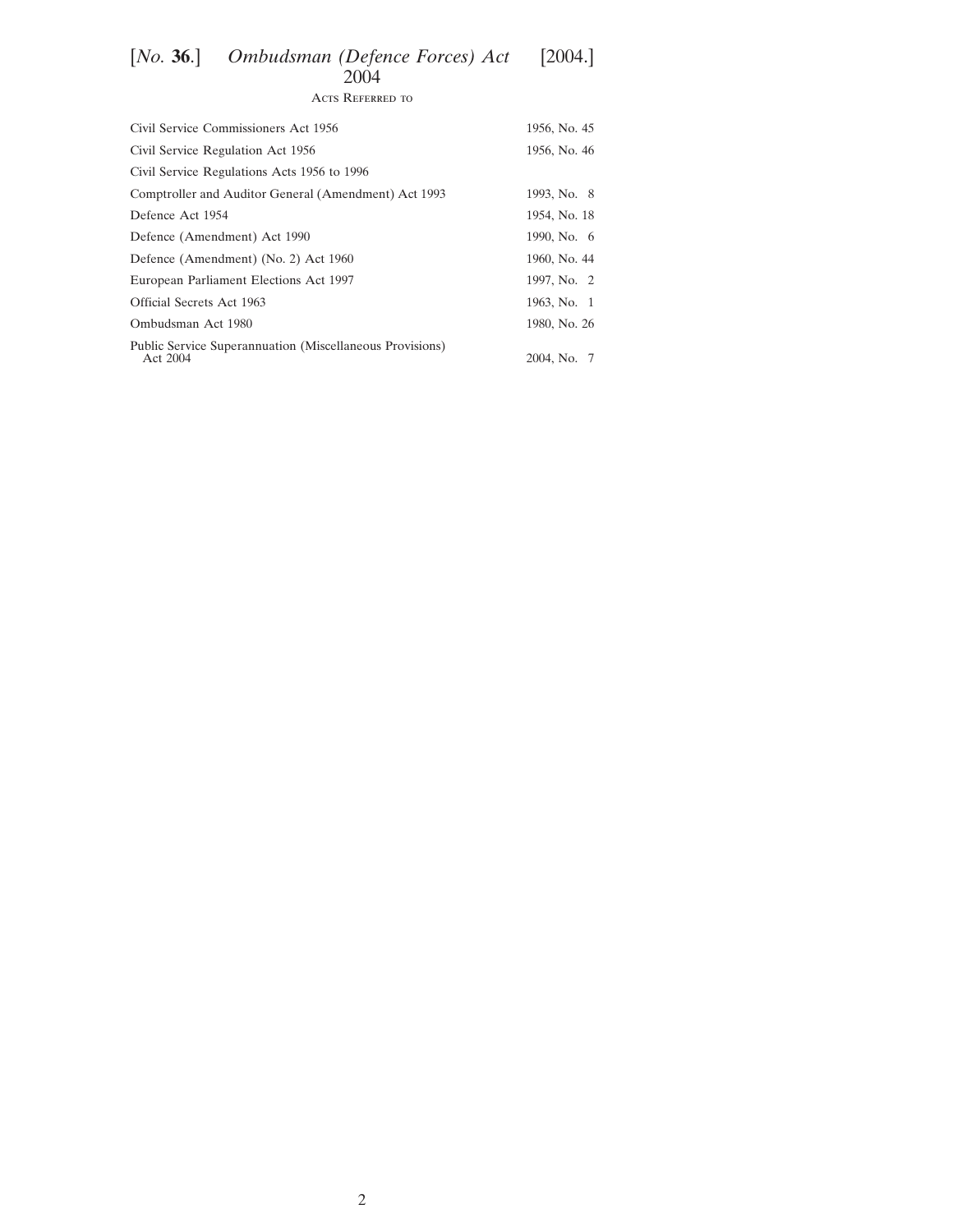<span id="page-2-0"></span>

*Number* 36 *of* 2004 ————————

————————

#### **OMBUDSMAN (DEFENCE FORCES) ACT 2004**

————————

AN ACT TO PROVIDE FOR THE APPOINTMENT AND FUNCTIONS OF AN OMBUDSMAN FOR THE DEFENCE FORCES, TO AMEND THE DEFENCE ACT 1954 AND TO PROVIDE FOR RELATED MATTERS. [10*th November*, 2004]

BE IT ENACTED BY THE OIREACHTAS AS FOLLOWS:

**1.—(1)** In this Act, unless the context otherwise requires—

Interpretation.

"Act of 1954" means the Defence Act 1954;

"Act of 1980" means the Ombudsman Act 1980;

"action" means—

- (*a*) any act that is carried out or any decision made by or on behalf of a person referred to in *paragraph (a)*, *(b)* or *(c)* of *section 6(1)* or *paragraph (a)*, *(b)* or *(c)* of *section 6(2)* , or
- (*b*) a failure by or on behalf of a person referred to in *paragraph (a)*, *(b)* or *(c)* of *section 6(1)* or *paragraph (a)*, *(b)*or *(c)* of *section 6(2)* to carry out an act or make a decision,

but does not include an act or decision referred to in *paragraph (a)* or a failure to carry out an act or make a decision referred to in *paragraph (b)* that relates to or affects security or a military operation;

"civil servant" has the meaning assigned to it by the Civil Service Regulation Act 1956 but for the purposes of *sections 4(7)*, *6(1)(c)*,  $6(2)(c)$  and  $9(2)$  a reference to a civil servant shall be construed as a reference to a civil servant who is or was employed as a civil servant in the Department of Defence and for the purposes of *section 6* an action taken by or on behalf of a civil servant shall concern the performance of administrative functions by that civil servant in the Department of Defence;

"complainant" means a person who makes a complaint under *section 6*;

"complaint" means a complaint made in accordance with *section 6*;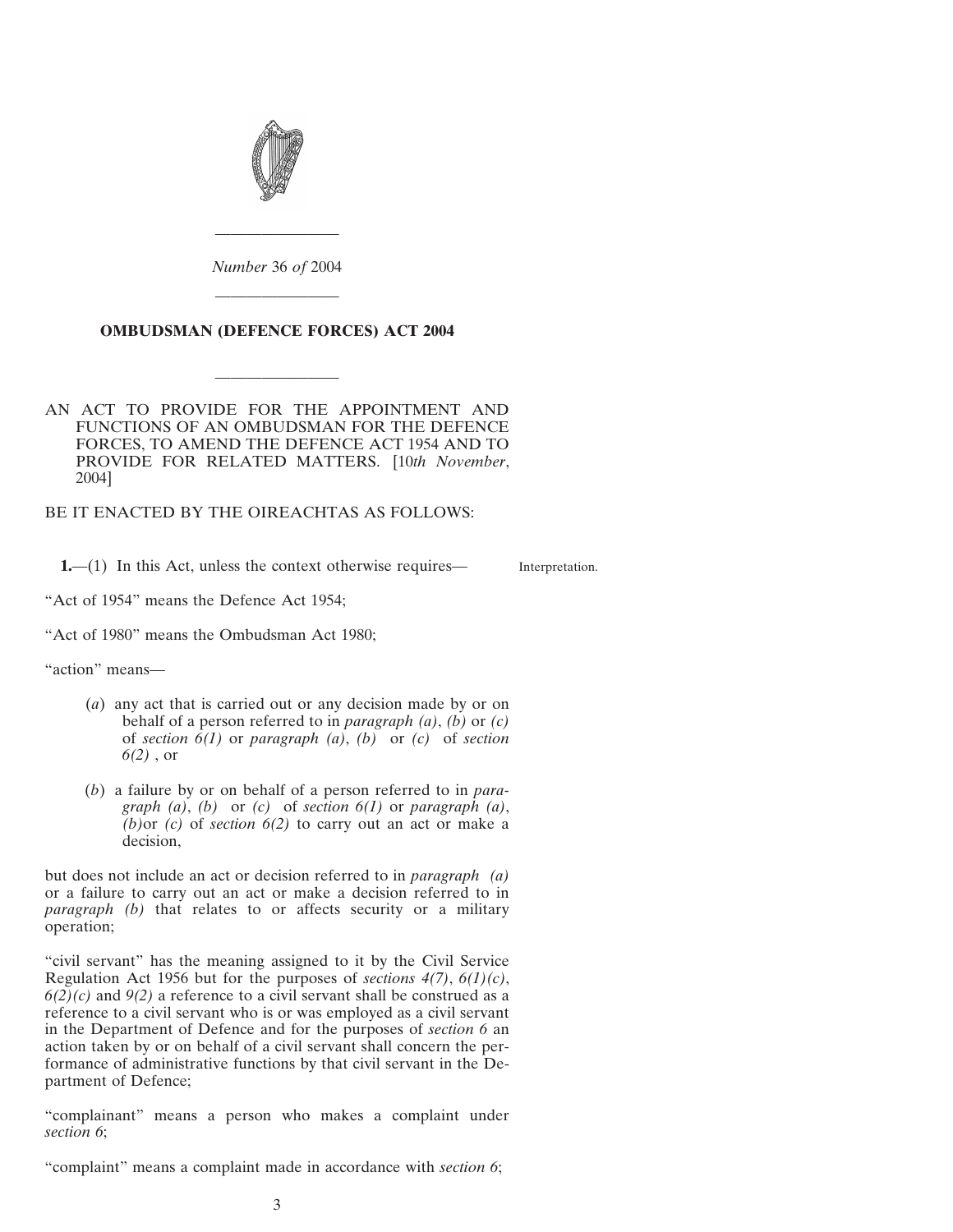<span id="page-3-0"></span>"Defence Forces" means the Permanent Defence Force referred to in section 19 of the Act of 1954 and the Reserve Defence Force referred to in section 20 of the Act of 1954;

"functions" includes powers and duties and a reference to the performance of a function shall include, with respect to powers, a reference to the exercise of a power;

"investigation officer" has the meaning assigned to it by *section 15*;

"military operation" means—

- (*a*) active service within the meaning of section 5 of the Act of 1954,
- (*b*) active service as provided for in section 4(1) of the Defence (Amendment) (No. 2) Act 1960,
- (*c*) operational duties at sea, or
- (*d*) the provision of aid to the civil power;

"Minister" means the Minister for Defence;

"Ombudsman" means the person appointed as Ombudsman for the Defence Forces under *section 2(2)*;

"security" means the security or defence of the State;

"service tribunal" has the meaning assigned to it by section 161 of the Act of 1954.

- (2) In this Act—
	- (*a*) a reference to a section is a reference to a section of this Act, unless it is indicated that a reference to some other enactment is intended,
	- (*b*) a reference to a subsection or paragraph is a reference to the subsection or paragraph of the provision in which the reference occurs, unless it is indicated that a reference to some other provision is intended, and
	- (*c*) a reference to any enactment shall, unless the context otherwise requires, be construed as a reference to that enactment as amended, adapted or extended by or under any subsequent enactment.

Appointment of Ombudsman.

**2.**—(1) There is established the office of Ombudsman for the Defence Forces and the holder of the office shall be known as the Ombudsman for the Defence Forces.

(2) The appointment of a person to be the Ombudsman for the Defence Forces shall be made by the President on the recommendation of the Government.

(3) Subject to this Act, a person appointed under *subsection (2)*shall hold office on such terms and conditions as the Minister may, with the consent of the Minister for Finance, determine.

- (4) A person appointed to be the Ombudsman—
	- (*a*) may at his or her own request be relieved of office by the President,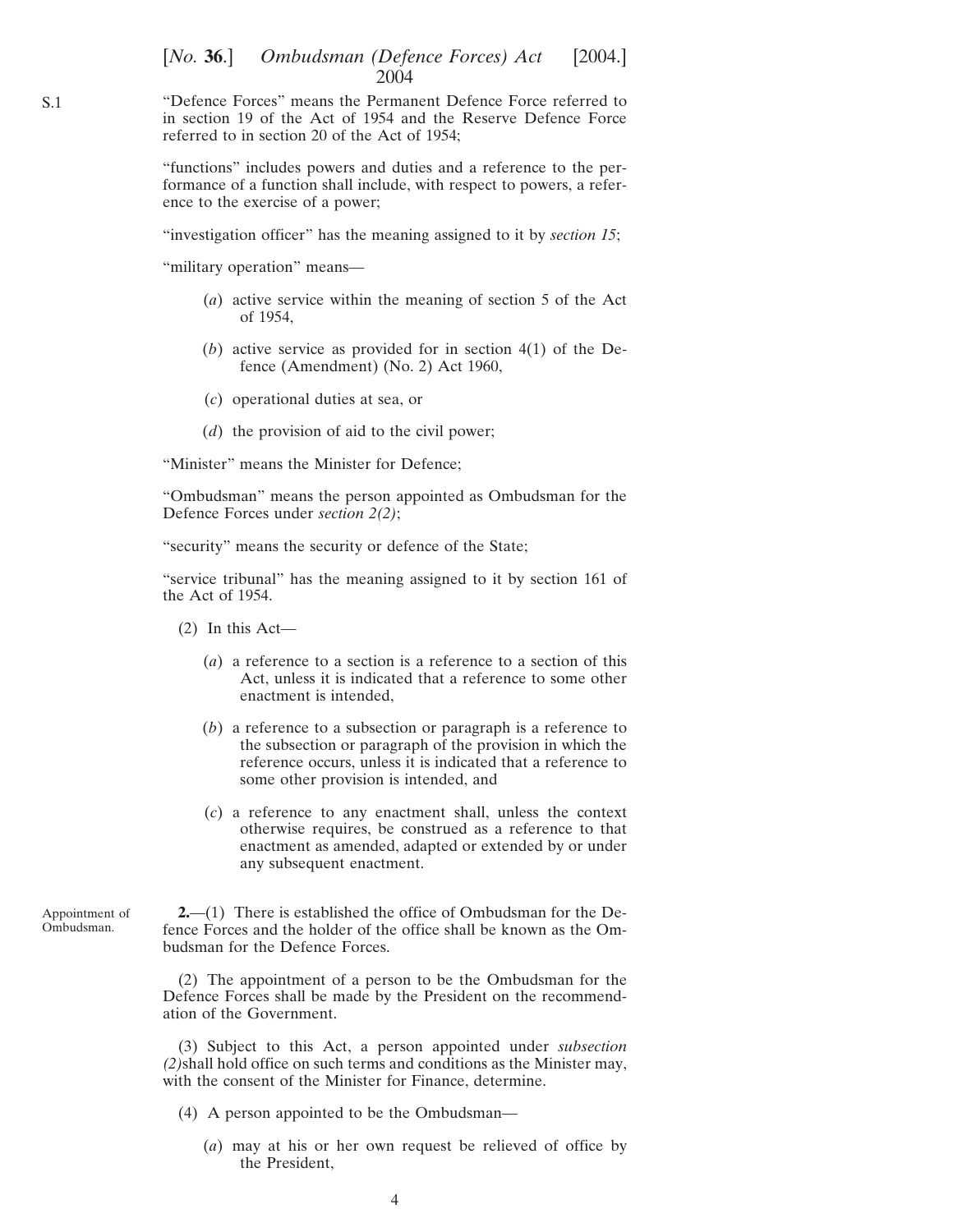- <span id="page-4-0"></span>(*b*) may be removed from office by the President but shall not S.2 be removed from office except for stated misbehaviour, incapacity or bankruptcy where there is a recommendation for removal by the Government, and
- (*c*) shall, where *subsection (8)* applies, vacate the office on attaining the prescribed age.

(5) Subject to this section, a person appointed to be the Ombudsman shall hold office for such term as may be specified in the instrument of appointment which term shall not exceed 7 years and such person may be eligible for re-appointment to the office for a second or subsequent term.

- (6) If the person holding the office of the Ombudsman is—
	- $(a)$  nominated as a member of Seanad Éireann, or
	- (*b*) elected as a member of either House of the Oireachtas or to the European Parliament, or
	- (*c*) regarded, pursuant to Part XIII of the Second Schedule to the European Parliament Elections Act 1997, as having being elected to the European Parliament, or
	- (*d*) becomes a member of a local authority,

that person shall thereupon cease to hold the office of Ombudsman.

(7) A person who is for the time being entitled under the Standing Orders of either House of the Oireachtas to sit therein, or who is a member of the European Parliament or a local authority shall, while he or she is so entitled or is such a member, be disqualified from holding the office of Ombudsman.

(8) In respect of any person who is not a new entrant (within the meaning of the Public Service Superannuation (Miscellaneous Provisions) Act 2004) the Minister may, with the consent of the Minister for Finance, prescribe the age at which such a person shall vacate office pursuant to *subsection (4)(c)*.

(9) A person who holds the office of Ombudsman shall not be a member of the Defence Forces or a civil servant.

**3.** (1) There shall be paid to the holder of the office of Ombuds- Remuneration and man such remuneration and allowances for expenses as the Minister, superannuation.with the consent of the Minister for Finance, may from time to time determine.

(2) The Minister may, with the consent of the Minister for Finance, make and carry out, in accordance with its terms, a scheme or schemes for the granting of superannuation benefits to or in respect of persons who have held the office of Ombudsman as he or she thinks fit.

(3) A scheme referred to in *subsection (2)* shall fix the time and conditions of retirement for persons in respect of whom superannuation benefits are payable under the scheme, and different times and conditions may be fixed in respect of different classes of persons.

(4) The Minister may at any time, with the consent of the Minister for Finance, make and carry out a scheme or schemes amending or revoking a scheme under this section.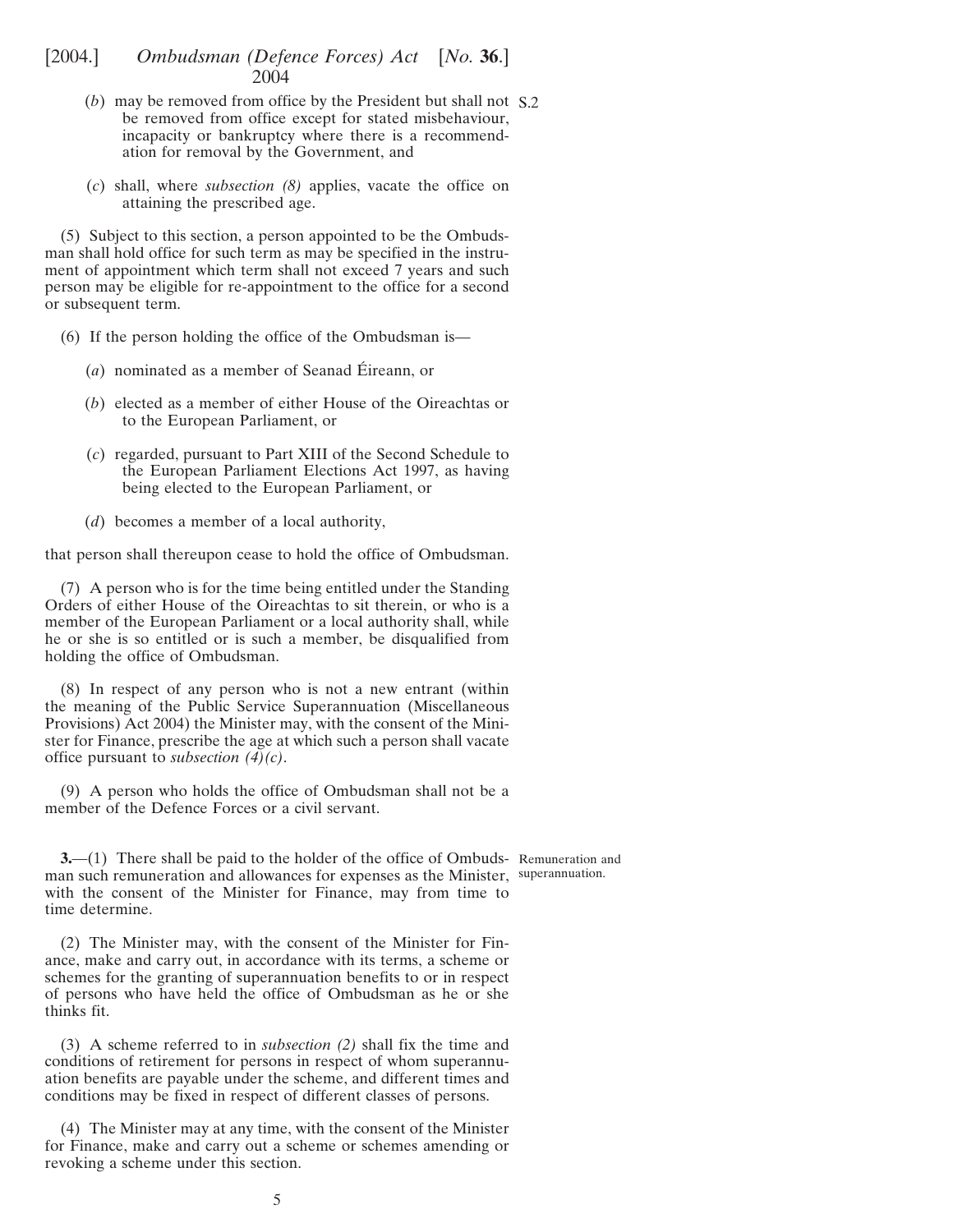# [*No.* **36**.] *Ombudsman (Defence Forces) Act* [2004.] 2004

(5) No superannuation benefit shall be granted by the Minister nor shall any other arrangement be entered into by the Minister for the provision of such a benefit to or in respect of the person who holds the office of Ombudsman otherwise than in accordance with a scheme under this section or, if the Minister, with the consent of the Minister for Finance, sanctions the granting of such a benefit, in accordance with that sanction.

(6) A scheme under this section shall be laid before each House of the Oireachtas as soon as may be after it is made and, if a resolution annulling the scheme is passed by either such House within the next 21 days on which that House has sat after the scheme is laid before it, the scheme shall be annulled accordingly but without prejudice to the validity of anything previously done thereunder.

(7) Where a dispute arises as to the claim of any person to, or to the amount of, any superannuation benefit in pursuance of a scheme or schemes under this section, such dispute shall be submitted to the Minister who shall refer it to the Minister for Finance, whose decision shall be final.

(8) In this section, "superannuation benefit" means a pension, gratuity or other allowance payable on resignation, retirement or death.

**4.**—(1) The Ombudsman shall be independent in the performance of his or her functions, and shall at all times have due regard to the operational requirements of the Defence Forces.

(2) Subject to this Act, the Ombudsman may investigate any action that is the subject of a complaint made by a person affected by the action if, having carried out a preliminary examination of the matter, it appears to the Ombudsman that—

- (*a*) the action has or may have adversely affected the complainant,
- (*b*) the action was or may have been—
	- (i) taken without proper authority,
	- (ii) taken on irrelevant grounds,
	- (iii) the result of negligence or carelessness,
	- (iv) based on erroneous or incomplete information,
	- (v) improperly discriminatory,
	- (vi) unreasonable, notwithstanding consideration of the context of the military environment,
	- (vii) based on undesirable administrative practice, or
	- (viii) otherwise contrary to fair or sound administration,
- (*c*) the action was not an order issued in the course of a military operation, and
- (*d*) in the case of a serving member of the Defence Forces, the matter is not likely to be resolved and a period of 28 days has expired since the complaint was made under section 114 of the Act of 1954.

Functions of Ombudsman.

<span id="page-5-0"></span>S.3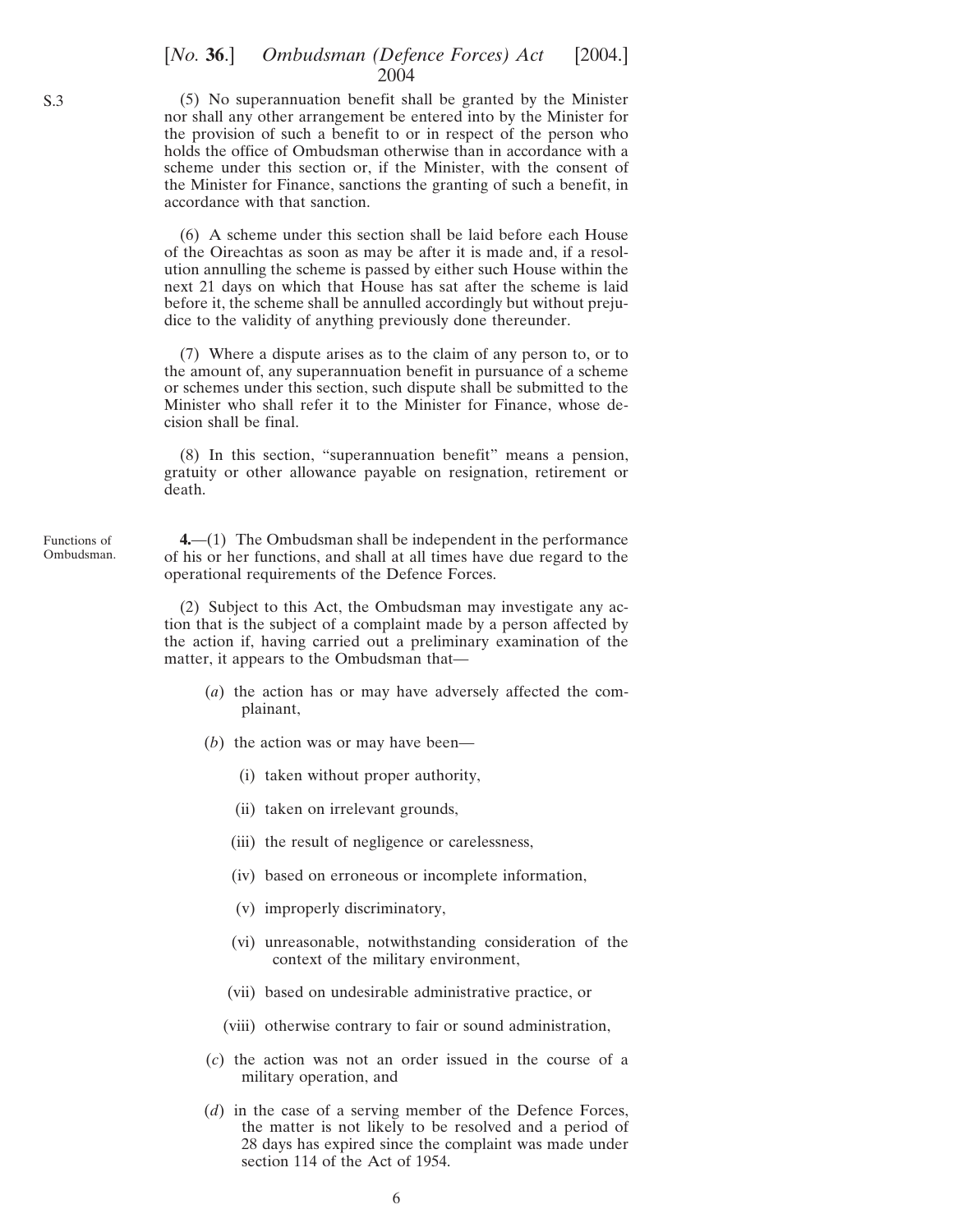(3) The Ombudsman may—

S.4

- (*a*) decide not to carry out an investigation under this Act into an action that is the subject of a complaint, or
- (*b*) discontinue an investigation under this Act into an action that is the subject of a complaint,

if he or she is of the opinion that—

- (i) the complaint is trivial or vexatious,
- (ii) the complainant has an insufficient interest in the matter,
- (iii) satisfactory measures to remedy, mitigate or alter the adverse effect of the action on the complainant have been taken or are proposed to be taken, or
- (iv) the complainant has not taken reasonable steps to seek redress in respect of the subject matter of the complaint or, if the complainant has taken such steps, he or she has not been refused redress.

(4) It shall not be necessary for the Ombudsman to investigate an action under this Act if he or she is of the opinion that the subject matter concerned has been, is being or will be investigated in a similar manner under another investigation by the Ombudsman under this Act.

(5) A preliminary examination or an investigation by the Ombudsman shall not affect the validity of the action investigated or any power or duty of the person who took the action to take further action with respect to any matters the subject of the preliminary examination or investigation.

(6) In determining whether to initiate, continue or discontinue an investigation under this Act, the Ombudsman shall, subject to the provisions of this Act, act in accordance with his or her own discretion.

- (7) A member of the Defence Forces—
	- (*a*) who makes a complaint to the Ombudsman concerning an action taken by or on behalf of a civil servant shall not, subsequently, make a complaint about the same matter to the Ombudsman appointed under the Act of 1980, or
	- (*b*) who makes a complaint to the Ombudsman appointed under the Act of 1980 in relation to an action taken by or on behalf of a civil servant shall not, subsequently, make a complaint about the same matter to the Ombudsman.

(8) Nothing in *subsection (2)(a)* or *section 6* shall be construed as prohibiting the investigation by the Ombudsman of—

- (*a*) an action that is the subject of a complaint by a complainant which, in the opinion of the Ombudsman, has or may have affected the complainant other than in an official capacity, or
- (*b*) an action that is the subject of a complaint by a complainant which was carried out, or may have been carried out, by a person acting other than in an official capacity.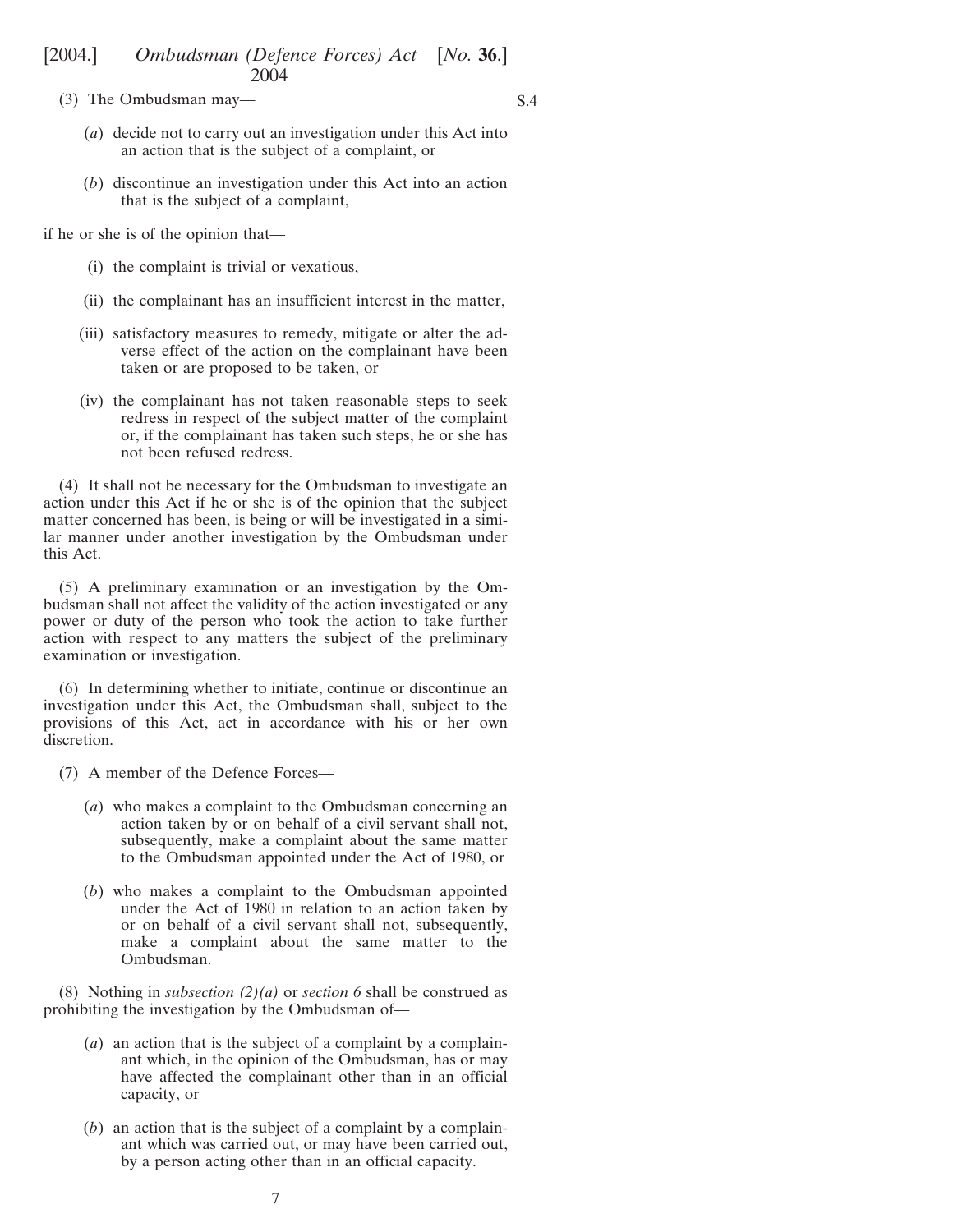### [*No.* **36.**] *Ombudsman (Defence Forces) Act* [2004.] 2004

(9) The Ombudsman shall furnish to the Minister such information regarding the performance of his or her functions as the Minister may from time to time request.

Exclusions. **5.**—(1) The Ombudsman shall not investigate any complaint concerning an action referred to in *section 6(1)* or *6(2)*—

- (*a*) if the action is one in relation to which—
	- (i) the complainant has initiated legal proceedings in any civil court and the proceedings have not been dismissed for failure to disclose a cause of action or a complaint justiciable by that court whether the proceedings have been otherwise concluded or have not been concluded, or
	- (ii) the complainant has a right, conferred by or under statute, of appeal, reference or review to or before a court in the State (not being an appeal, reference or review in relation to a decision of a court),
- (*b*) if the action has been or is the subject of an investigation under section 179 of the Act of 1954 or by a service tribunal and is not an action concerning delay or any other matter concerning the administration of such investigations,
- (*c*) if the Ombudsman is satisfied that the action relates to or affects security or a military operation,
- (*d*) if the action concerns—
	- (i) any matter relating to the terms or conditions of employment in the Defence Forces, including any matter relating to the negotiation and determination of the rates of remuneration or allowances, which is within the scope of a conciliation and arbitration scheme referred to in section 2(6) of the Defence (Amendment) Act 1990, or
	- (ii) any matter concerning the organisation, structure and deployment of the Defence Forces,
- (*e*) if the action is one—
	- (i) involving the exercise of the right or power referred to in Article 13.6 of the Constitution or the remission of any forfeiture or disqualification imposed by a subordinate officer pursuant to section 179 of the Act of 1954 by a service tribunal or by the Courts Martial Appeal Court, or
	- (ii) that concerns the administration of military prisons or places of detention for the custody of members of the Defence Forces committed to custody by a service tribunal or otherwise,
- (*f*) if the complaint concerned has not been made within the period specified in *section 6(3)*, or
- (*g*) if the action is taken before the commencement of this Act.

<span id="page-7-0"></span>S.4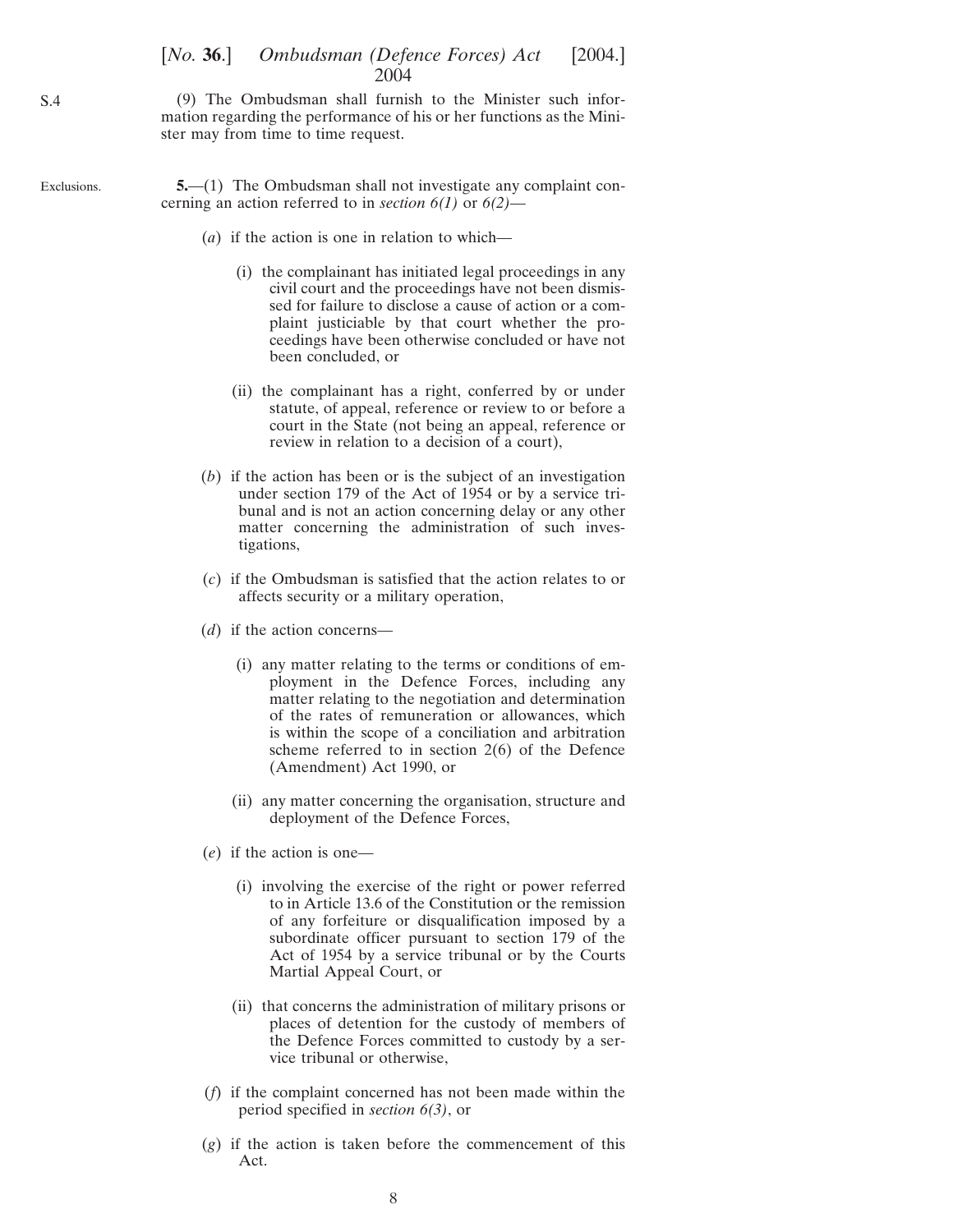<span id="page-8-0"></span>(2) Where for security reasons, the Minister so requests in writing S.5 (and attaches to the request a statement in writing setting out in full the reasons for the request), the Ombudsman shall not investigate, or shall cease to investigate, an action specified in the request.

(3) Where the Ombudsman receives a request under *subsection (2)*, he or she may apply to the High Court for a declaration that the matter concerned is not of such gravity to warrant such request.

(4) If the High Court is satisfied that it is appropriate to do so it shall make the declaration and the Minister shall withdraw such request.

**6.**—(1) A serving member of the Defence Forces may, subject to Complaint to this Act, make a complaint to the Ombudsman concerning an action Ombudsman. if it has affected that member and was taken by or on behalf of—

- (*a*) another serving member of the Defence Forces,
- (*b*) a former member of the Defence Forces while he or she was a serving member of the Defence Forces, or
- (*c*) a civil servant.

(2) A former member of the Defence Forces may, subject to this Act, make a complaint to the Ombudsman concerning an action if it has affected that former member and was taken while he or she was a serving member of the Defence Forces by or on behalf of—

- (*a*) a serving member of the Defence Forces,
- (*b*) a former member of the Defence Forces while he or she was a serving member of the Defence Forces, or
- (*c*) a civil servant.

(3) A complainant shall make a complaint referred to in *subsections (1)* and *(2)* not later than 12 months from—

- (*a*) the date of the action concerned, or
- (*b*) the date on which the complainant became aware of the action,

whichever is the later.

**7.**—(1) Where, following the making of a complaint, the Ombuds- Reports. man decides not to carry out an investigation or to discontinue an investigation, he or she shall notify the complainant and any person concerned with the complaint, stating the reasons, in writing, for the decision.

(2) Where the Ombudsman conducts an investigation under this Act into an action that is the subject of a complaint, he or she shall send a statement in writing of the results of the investigation to—

- (*a*) the Minister and to all persons concerned with the complaint, and
- (*b*) any other person to whom he or she considers it appropriate to send the statement.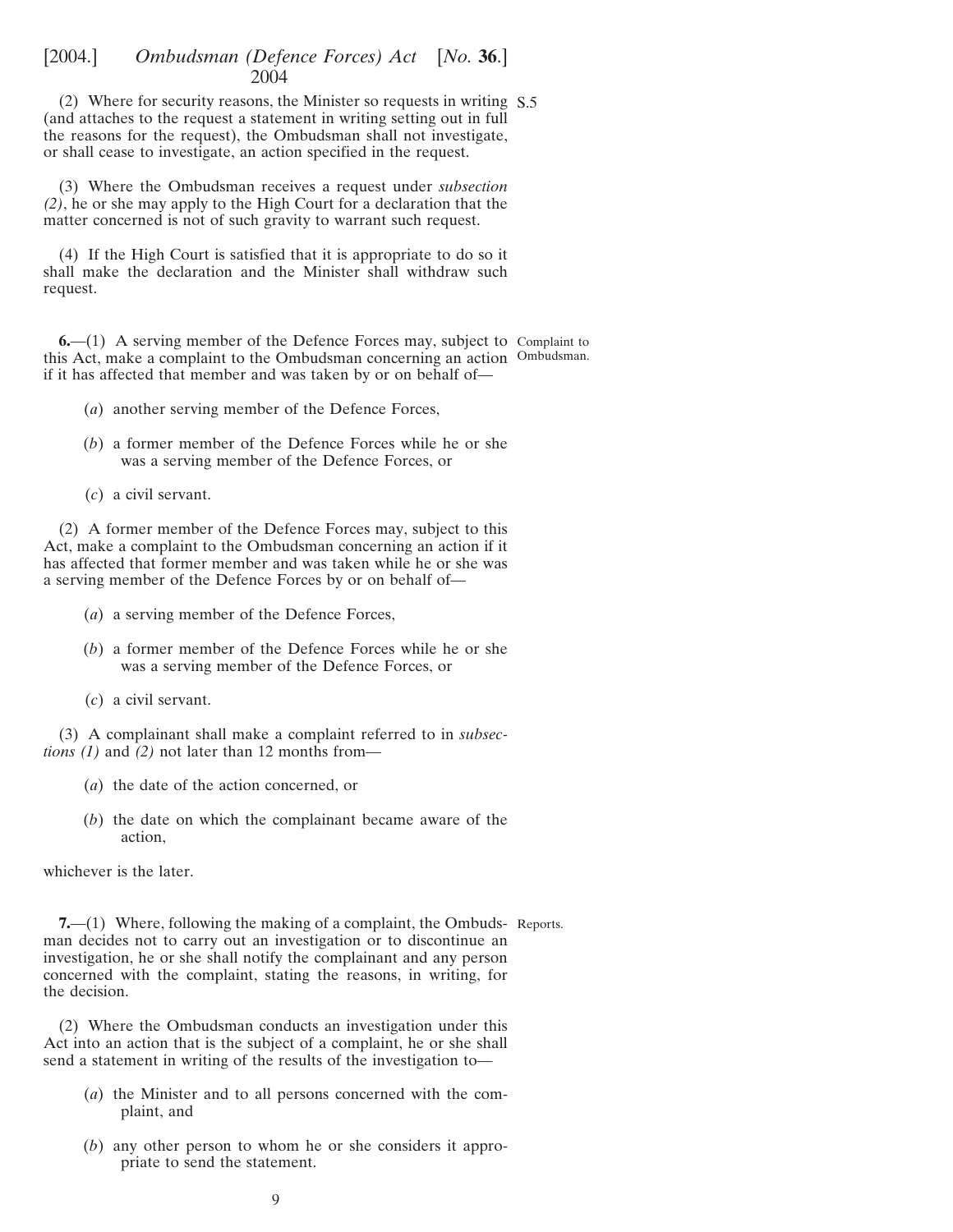#### [*No.* **36**.] *Ombudsman (Defence Forces) Act* [2004.] 2004

(3) Where, following an investigation under this Act into an action that is the subject of a complaint, it appears to the Ombudsman that the action adversely affected the complainant and is an action falling within *subparagraphs (i)* to *(viii)* of *section 4(2)(b)* he or she may recommend to the Minister—

- (*a*) that the action be further considered,
- (*b*) that measures or specified measures be taken to remedy, mitigate or alter the adverse effect of the action, or
- (*c*) that the reasons for taking the action be given to the Ombudsman,

and, if the Ombudsman thinks fit to do so, he or she may request the Minister to notify him or her within a specified time of a response to the recommendation.

(4) Where the Ombudsman carries out an investigation under this Act into an action that is the subject of a complaint he or she shall notify the complainant of the result of the investigation, the recommendation (if any) made under *subsection (3)* and the response (if any) made by the Minister.

(5) Where it appears to the Ombudsman that the measures taken or proposed to be taken in response to a recommendation under *subsection (3)* are not satisfactory, the Ombudsman may, if he or she so thinks fit, cause a special report on the case to be included in a report under *subsection (7)*.

(6) The Ombudsman shall not make a finding or criticism adverse to a person under this section without having provided that person with an opportunity to consider, and make representations in respect of, the finding or criticism to the Ombudsman.

(7) The Ombudsman shall, as soon as may be, but not later than 4 months after the end of each year, cause a report on the performance of his or her functions under the Act to be laid before each House of the Oireachtas and may from time to time cause to be laid before each such House such other reports with respect to those functions as he or she thinks fit.

(8) An annual report referred to in *subsection (7)* shall be in such form and regarding such matters as the Ombudsman thinks fit or the Minister may direct.

(9) For the purposes of the law of defamation, any such publication as is hereinafter mentioned shall be absolutely privileged, that is to say—

- (*a*) the publication of any matter by the Ombudsman in making a report to either House of the Oireachtas for the purpose of this Act, and
- (*b*) the publication by the Ombudsman—
	- (i) to a person mentioned in *subsection (1)* of a notification sent to that person in accordance with that subsection,
	- (ii) to a person mentioned in *subsection (2)* of a statement sent to that person in accordance with that subsection,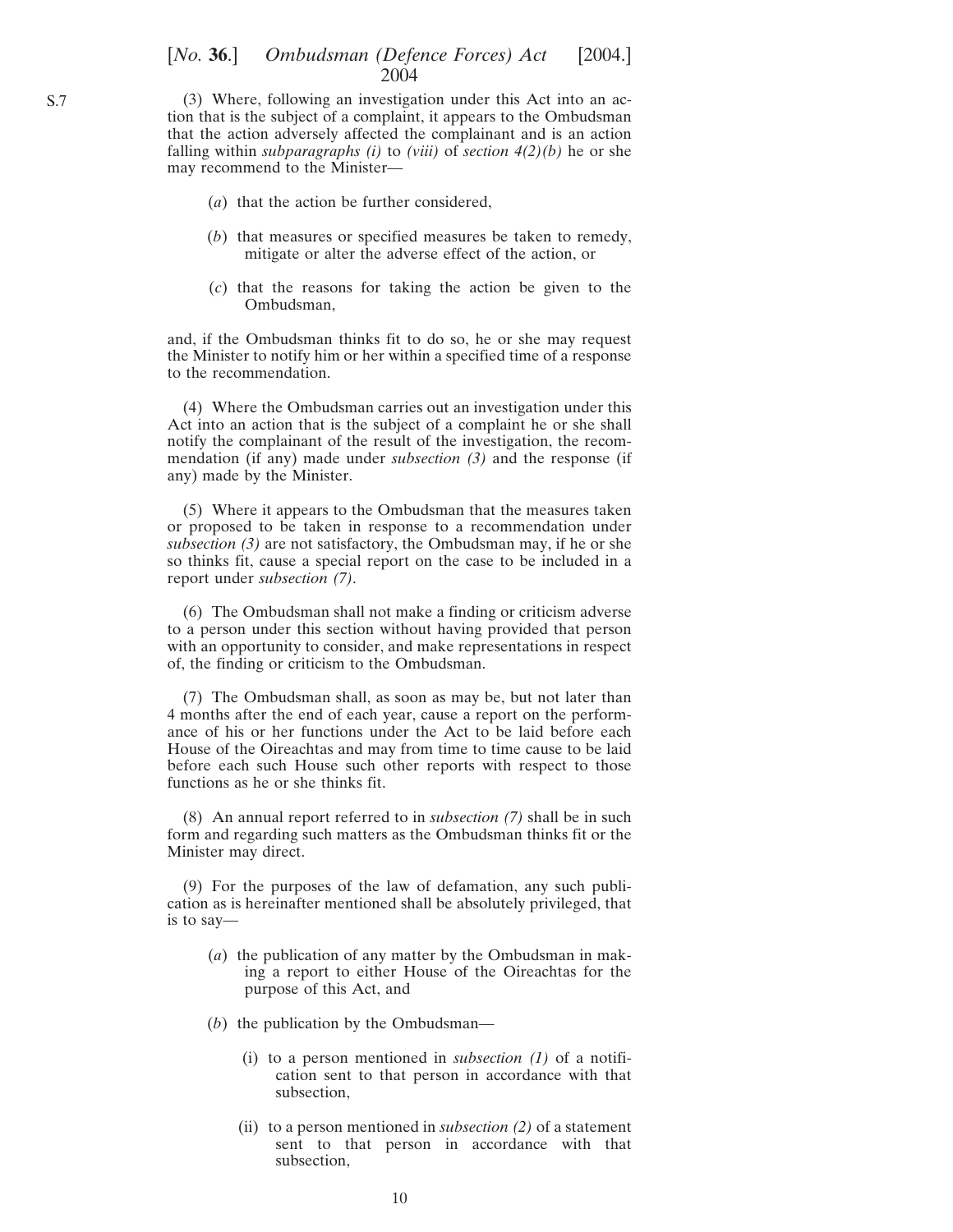- <span id="page-10-0"></span>(iii) to the Minister of a recommendation made to the S.7 Minister by the Ombudsman in accordance with *subsection (3)*, and
- (iv) to the complainant of a notification given to the complainant by the Ombudsman under *subsection (4)*.

**8.**—(1) (*a*) Subject to *paragraphs (b)* and *(c)*, the Ombudsman may, Production of for the purposes of a preliminary examination or an in-documents, vestigation under this Act require any person who, in his information, etc. or her opinion, is in possession of information, or has a document, part of a document or thing in his or her power or control, that is relevant to the preliminary examination or investigation to furnish that information, document, part of a document or thing to the Ombudsman and, where appropriate, may require that person to attend before him or her for that purpose and the person shall comply with the requirements.

(*b*) *Paragraph (a)* shall not apply to information, a document, part of a document or thing that relates to decisions and proceedings of the Government or of any committee of the Government and for the purposes of this paragraph a certificate given by the Secretary General to the Government certifying that any information, document, part of a document or thing so relates shall be conclusive.

(*c*) *Paragraph (a)* shall not apply to information, a document, part of a document or thing that concerns any matter relating to security or a military operation and for the purposes of this paragraph a certificate given by the Minister, on the advice of the Chief of Staff, certifying that any information, document, part of a document or thing was so concerned shall be conclusive.

(2) Subject to this Act, a person to whom a requirement is addressed under this section shall be entitled to the same immunities and privileges as if he or she were a witness before the High Court.

(3) A person shall not by act or omission obstruct or hinder the Ombudsman in the performance of his or her functions or do any other thing which would, if the Ombudsman were a court having power to commit for contempt of court, be contempt of such court.

(4) Any obligation to maintain secrecy or other restriction on the disclosure of information obtained by or furnished to a Department of State or civil servant imposed by the Official Secrets Act 1963 shall not apply to a preliminary examination or an investigation by the Ombudsman under this Act and, subject to *section 10(3)*, the State shall not be entitled in relation to any such preliminary examination or investigation to any such privilege in respect of the production of documents or the giving of evidence as is allowed by law in legal proceedings.

(5) The Ombudsman may, if he or she thinks fit, pay to the person affected by an action in respect of which an investigation is held by the Ombudsman and to any other person who attends or furnishes information for the purposes of the investigation—

- (*a*) sums in respect of travelling and subsistence expenses properly incurred by them, and
- (*b*) allowances by way of compensation for loss of their time,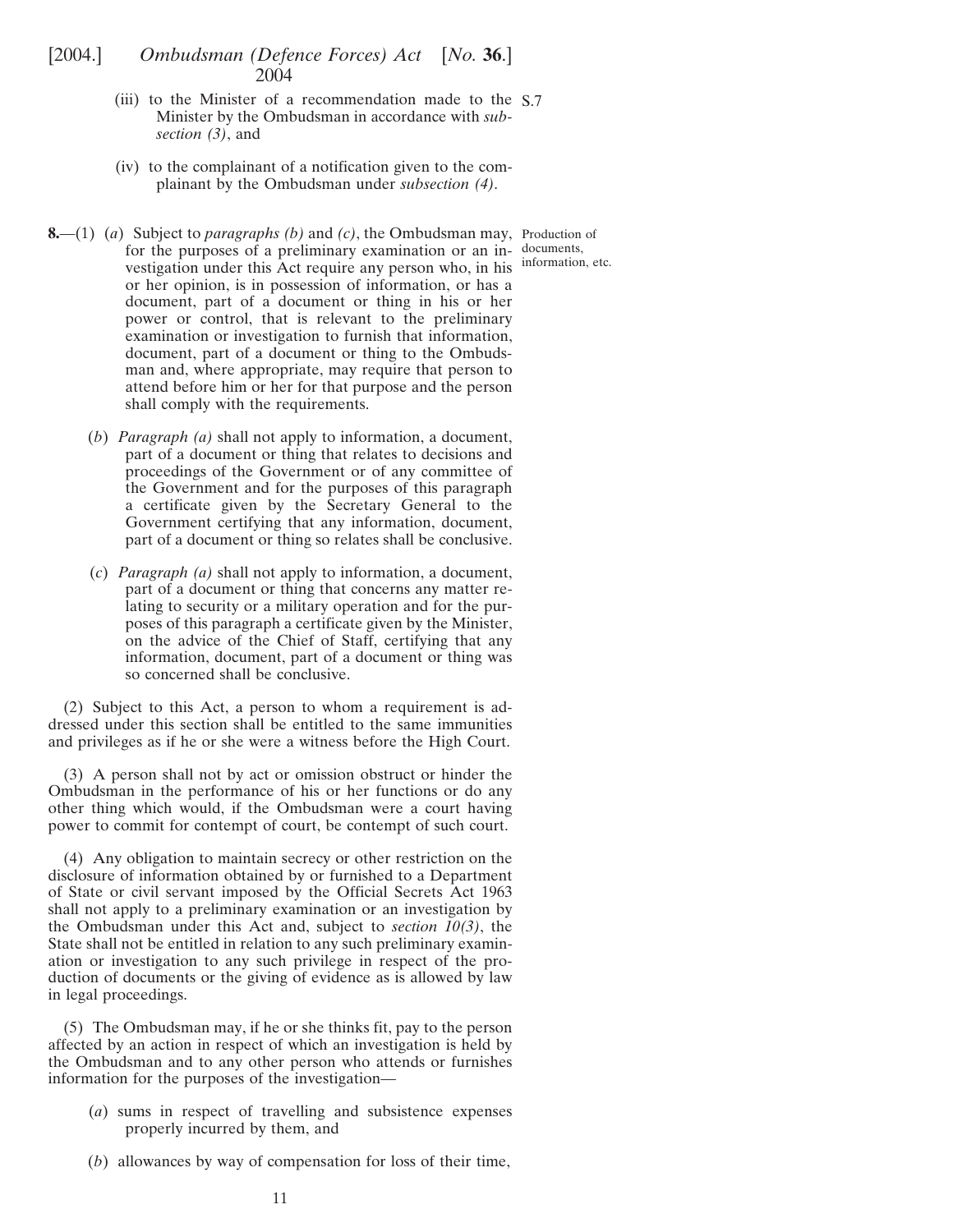<span id="page-11-0"></span>of such amount as may, with the consent of the Minister for Finance, be prescribed by the Minister.

(6) A statement or admission made by a person in a preliminary examination or an investigation under this Act shall not be admissible as evidence against that person in any criminal proceedings.

(7) Nothing in *subsection (3)* shall be construed as applying to the taking of any such action as is mentioned in *section 4(5)* of this Act.

(8) In this section "Chief of Staff" has the meaning assigned to it by the Act of 1954.

Conduct of investigations.

**9.**—(1) An investigation by the Ombudsman under this Act shall be conducted otherwise than in public.

(2) Where the Ombudsman proposes to carry out an investigation under this Act into an action that is the subject of a complaint he or she shall afford the Minister, a civil servant, any member of the Defence Forces, the person who is alleged to have taken or authorised the action or on whose behalf the action is alleged to have been taken or authorised, and any other person who, in the opinion of the Ombudsman, is appropriate, having regard to the complaint, an opportunity to comment on the action and on any allegation contained in the complaint.

(3) The procedure for conducting an investigation shall, subject to any regulations under *subsection (5)*, be such as is considered appropriate by the Ombudsman, having regard to all the circumstances concerned.

(4) The Ombudsman and any investigation officer shall have a right of access to any military installation for the purpose of conducting a preliminary examination or an investigation under this Act.

(5) The Minister may make regulations specifying the procedures, including notification procedures, to be applied to the exercise of the right of access referred to in *subsection (4)* for the purpose of conducting a preliminary examination or investigation under this Act.

Secrecy of information.

**10.**—(1) The Ombudsman or a member of the staff of the Ombudsman (including an investigation officer) shall not disclose any information, document, part of a document or thing obtained by the Ombudsman or an investigation officer in the course of, or for the purpose of, a preliminary examination or an investigation under this Act except for the purposes of—

- (*a*) the preliminary examination or the investigation concerned,
- (*b*) the making, in accordance with this Act, of any statement, report or notification on that preliminary examination or that investigation, or
- (*c*) proceedings for an offence under the Official Secrets Act 1963 that is alleged to have been committed in respect of information or a document, part of a document or thing obtained by the Ombudsman or an investigation officer by virtue of this Act.

(2) The Ombudsman or a member of the staff of the Ombudsman (including an investigation officer) shall not be called upon to give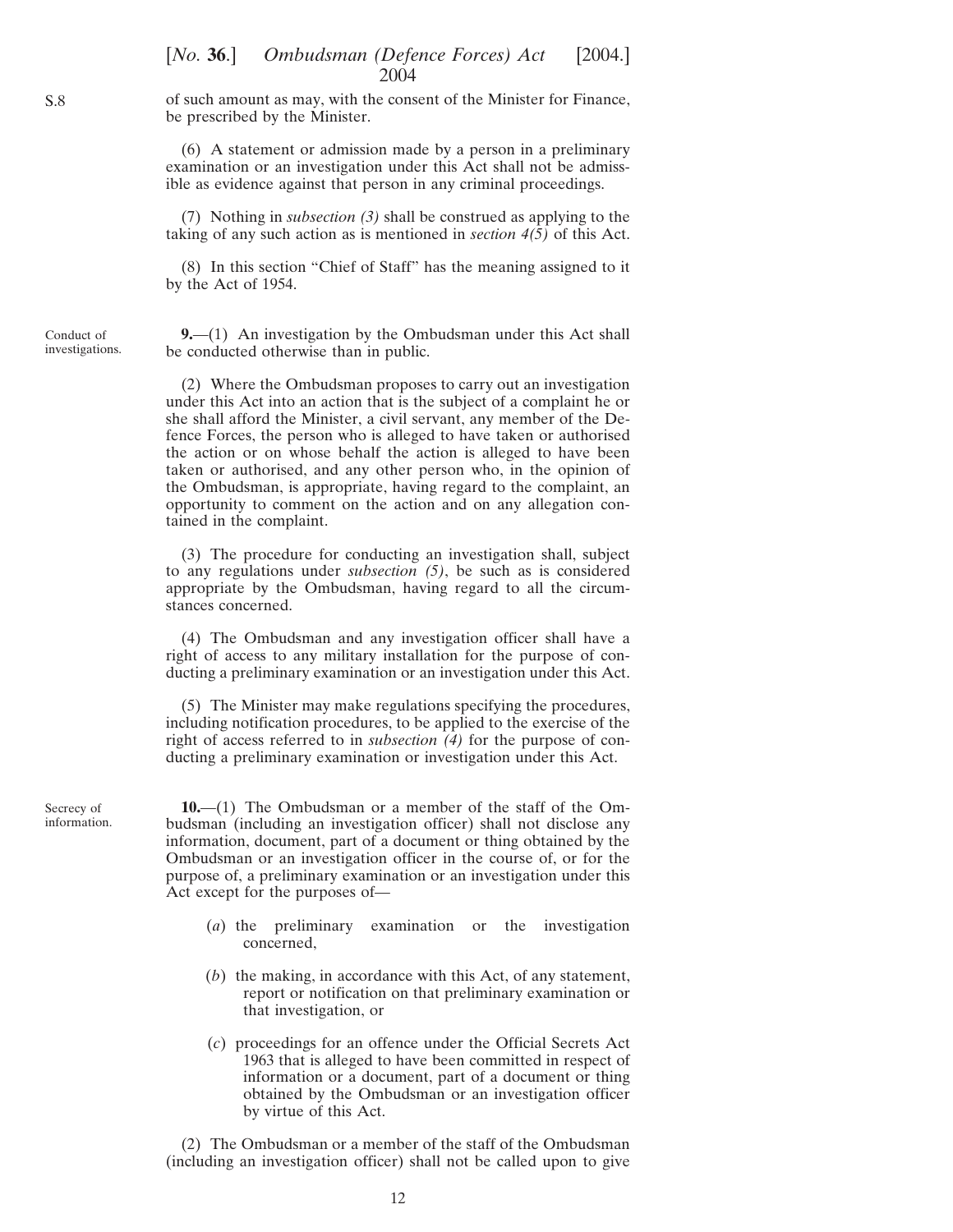<span id="page-12-0"></span>evidence in any proceedings, other than proceedings referred to in S.10 *subsection*  $(1)(c)$ , of matters coming to his or her knowledge in the course of a preliminary examination or an investigation under this Act.

- (3) (*a*) The Minister may give notice in writing to the Ombudsman, with respect to any document, part of a document, information or thing specified in the notice, or any class of document, part of a document, information or thing so specified, that, in the opinion of the Minister, the disclosure (other than to the Ombudsman or a member of his or her staff including an investigation officer) of that document, that part of a document, that information or that thing or of documents, parts of a document, information or things of that class, would, for the reasons stated in the notice, be prejudicial to the public interest or to security.
	- (*b*) Where a notice is given under this subsection, nothing in this Act shall be construed as authorising or requiring the Ombudsman to communicate to any person or for any purpose any document, part of a document, information or thing specified in the notice or any document, part of a document, information or thing of a class so specified.

(4) Where a notice is given under *subsection (3)(a)*, the Ombudsman or a member of the staff of the Ombudsman (including an investigation officer) shall not disclose any—

- (*a*) document, part of a document, information or thing specified in the notice, or
- (*b*) class of document, part of a document, information or thing specified in the notice,

to any person or for any purpose and nothing in this Act shall be construed as authorising or requiring the Ombudsman or a member of the staff of the Ombudsman (including an investigation officer) to disclose to any person or for any purpose anything referred to in *paragraph (a)* or *(b)*.

**11.**—(1) The Ombudsman shall, whenever required to do so by Committee of the Committee of Dáil Éireann established under the Standing Or-Public Accounts. ders of Dáil Éireann to examine and report to Dáil Éireann on the appropriation accounts and reports of the Comptroller and Auditor General, give evidence to that Committee on—

- (*a*) the regularity and propriety of the transactions recorded or required to be recorded in any book or other record of account subject to audit by the Comptroller and Auditor General which the Ombudsman is required to prepare under this Act,
- (*b*) the economy and efficiency of the Ombudsman in the use of resources,
- (*c*) the systems, procedures and practices employed by the Ombudsman for the purpose of evaluating the effectiveness of the operation of the office of the Ombudsman, and
- (*d*) any matter affecting the Ombudsman referred to in a special report of the Comptroller and Auditor General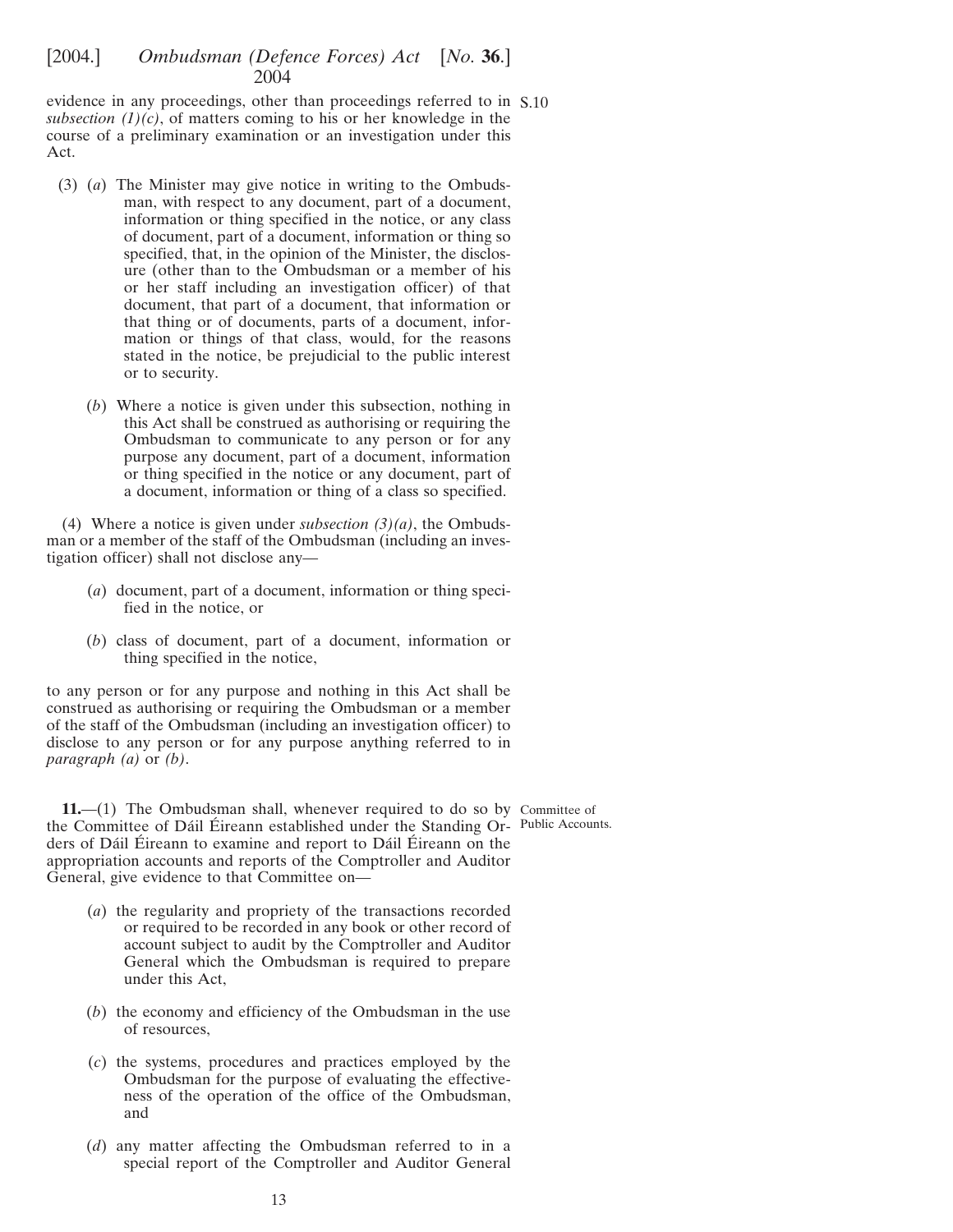under section 11(2) of the Comptroller and Auditor General (Amendment) Act 1993 or in any other report of the Comptroller and Auditor General (in so far as it relates to a matter specified in *paragraph (a)*, *(b)* or *(c)*) that is laid before Dáil Éireann.

(2) In the performance of his or her duties under this section, the Ombudsman shall not question or express an opinion on the merits of any policy of the Government or a Minister of the Government or on the merits of the objectives of such a policy.

**12.**—(1) In this section "committee" means a committee appointed by either House of the Oireachtas or jointly by both Houses of the Oireachtas (other than the committee referred to in s*ection* 11, the Committee on Members' Interests of Dáil Éireann or the Committee on Members' Interests of Seanad Éireann) or a subcommittee of such a committee.

(2) Subject to *subsection (3)*, the Ombudsman shall, at the request in writing of a committee, attend before it to account for the general administration of the Office of the Ombudsman.

(3) The Ombudsman shall not be required to account before a committee for any matter which is or has been or may at a future time be the subject of proceedings before a court or tribunal in the State.

(4) Where the Ombudsman is of the opinion that a matter in respect of which he or she is requested to account before a committee is a matter to which *subsection (3)* applies, he or she shall inform the committee of that opinion and the reasons for the opinion and, unless the information is conveyed to the committee at a time when the Ombudsman is before it, the information shall be so conveyed in writing.

(5) Where the Ombudsman has informed a committee of his or her opinion in accordance with *subsection (4)* and the committee does not withdraw the request referred to in *subsection (2)* in so far as it related to a matter the subject of that opinion—

- (*a*) the Ombudsman may, not later than 21 days after being informed by the committee of its decision not to do so, apply to the High Court in a summary manner for a determination as to whether the matter is one to which *subsection (3)* applies, or
- (*b*) the chairperson of the committee may, on behalf of the committee, make such an application,

and the High Court may determine the matter.

(6) Pending the determination of an application under *subsection (5)*, the Ombudsman shall not attend before the committee to account for the matter the subject of the application.

(7) Where the High Court determines that the matter concerned is one to which *subsection (3)* applies, the committee shall withdraw the request referred to in *subsection (2)*.

(8) Where the High Court determines that *subsection (3)* does not apply, the Ombudsman shall attend before the committee to give account for the matter.

<span id="page-13-0"></span>S.11

**Oireachtas** committees.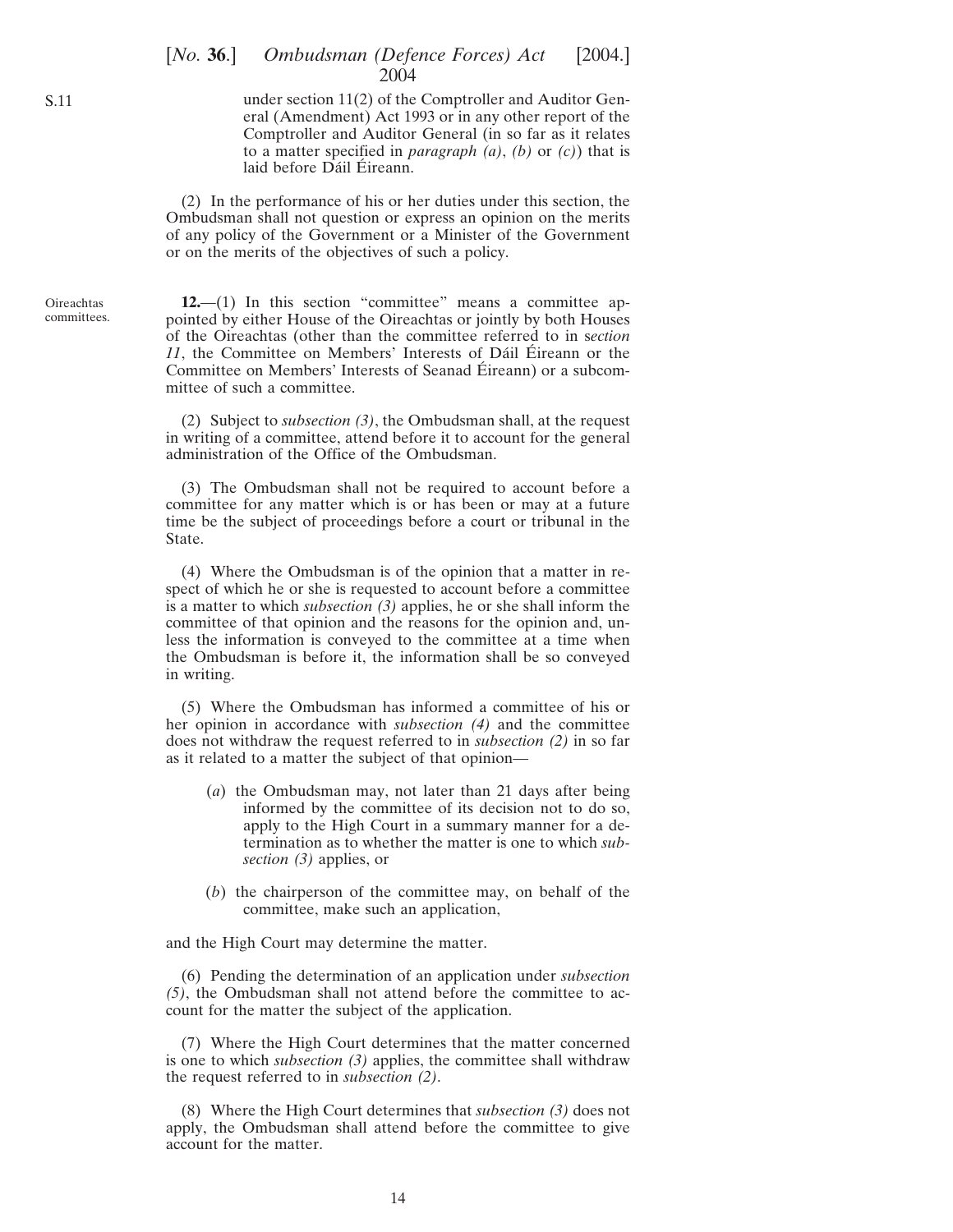<span id="page-14-0"></span>**13.**—Section 114 of the Act of 1954 is amended—

Amendment of section 114 of Act of 1954.

- (*a*) in subsection (1), by the substitution of "Chief of Staff"for "Minister",
- (*b*) in subsection (2), by the deletion of "who, if so required by the man, shall report on the matter of complaint to the Minister", and
- (*c*) by the insertion after subsection (3) of the following subsections:

"(3A) The Chief of Staff shall cause every complaint seeking redress of wrongs under this section that is made in writing to be notified to the Minister and the Ombudsman for the Defence Forces as soon as practicable following the making of such complaint.

(3B) Where the Ombudsman for the Defence Forces has made a notification in writing in accordance with *section 7* of the *Ombudsman (Defence Forces) Act 2004,* that *section*  $5(1)(c)$ , *section*  $5(1)(d)(ii)$ , *section*  $5(1)(e)(ii)$ or *section 5(1)(g)* of the *Ombudsman (Defence Forces) Act 2004* applies to a complaint made under that Act by an officer or a man, the officer or the man, as the case may be, may submit that complaint to the Minister for determination by him or her.

(3C) The Minister may make regulations concerning the manner in which a notification referred to in subsection (3A) of this section and a report on such notification are to be made and the manner in which a complaint is to be submitted under subsection (3B) and without prejudice to the generality of the foregoing, the regulations may—

- (*a*) specify a period or periods within which such reports are to be submitted and complaints referred, and
- (*b*) the form and content of such notifications, reports and submissions.".

**14.**—(1) The Minister may, with the consent of the Minister for Staff.Finance, appoint such and so many persons to be members of the staff of the Ombudsman as he or she may from time to time determine.

(2) A member of the staff of the Ombudsman shall be a civil servant in the Civil Service of the State.

(3) The appropriate authority, within the meaning of the Civil Service Commissioners Act 1956 and the Civil Service Regulation Acts 1956 to 1996 in relation to the staff of the Ombudsman shall be the Ombudsman.

(4) The Ombudsman may delegate to any member of the staff of the Ombudsman any function of the Ombudsman under this Act other than the functions referred to in *sections 7(5)*, *7(7)*, *11* and *12*.

(5) In this section "civil servant in the Civil Service of the State" means a person holding a position in the Civil Service of the State.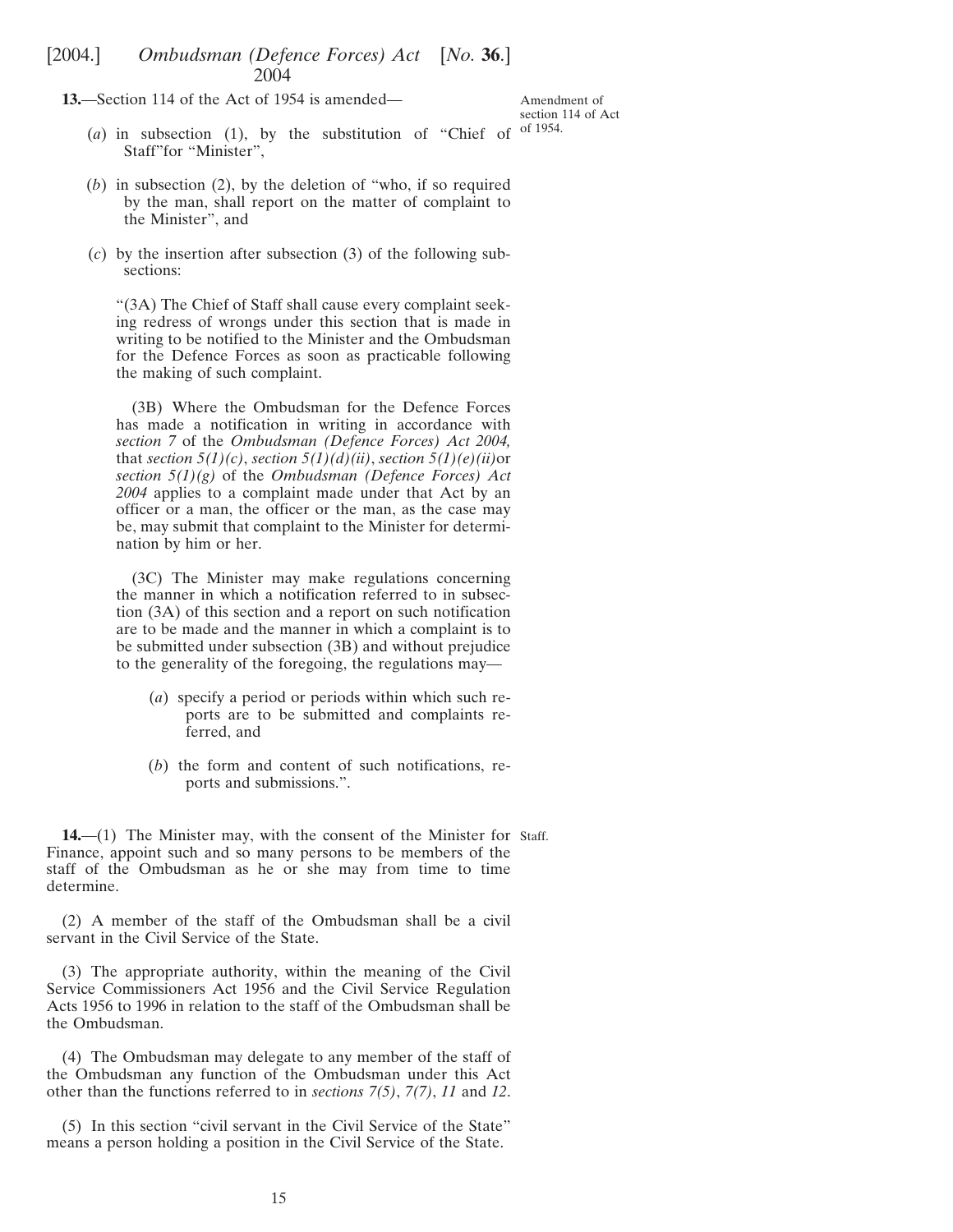<span id="page-15-0"></span>Investigation officers.

**15.**—(1) The Ombudsman may appoint in writing, either generally or in respect of any matter or event, such and so many members of the staff of the Ombudsman to be investigation officers for the purposes of all or any of the provisions of this Act and a person so appointed shall be referred to as an "investigation officer".

(2) Every investigation officer appointed under this section shall be furnished with a warrant of appointment as an investigation officer, and when exercising any power conferred on him or her by this section as an investigation officer, shall, if requested by a person affected, produce the warrant or a copy of it to that person.

(3) The Ombudsman may revoke an appointment made under *subsection (1).*

(4) An investigation officer may, for the purpose of obtaining any information which may be required in relation to the matter under investigation and in order to enable the Ombudsman to perform his or her functions under this Act, do any one or more of the following—

- (*a*) at all reasonable times enter any premises, including, subject to regulations under *section 9(5)*, a military installation, in which there are reasonable grounds to believe that any activity in connection with a complaint is or has been carried on or that books, records or other documents in relation to a complaint are kept and search and inspect the premises and any books, records or other documents on the premises,
- (*b*) require a member of the Defence Forces or any other person to produce to the investigation officer any records and in the case of information that is kept in a non-legible form to reproduce it in a legible form or to give to him or her such information as the investigation officer may reasonably require in relation to any entries in such records,
- (*c*) inspect and take copies of or extracts from any such records, file, papers or electronic information system in, at or on the place, including in the case of information in a non-legible form, copies of or extracts from such information in a permanent legible form,
- (*d*) require any person to give to the investigation officer any information which the officer may reasonably require in relation to a preliminary examination or an investigation under this Act,
- (*e*) require any person to give to the investigation officer such facilities and assistance within his or her control or responsibilities as are reasonably necessary to enable the investigation officer to exercise any of the powers conferred on him or her by or under this Act, and
- (*f*) summon, at any reasonable time, any person to give to the investigation officer any information which he or she may reasonably require and to produce to the investigation officer any records which are in the power or control of that person.